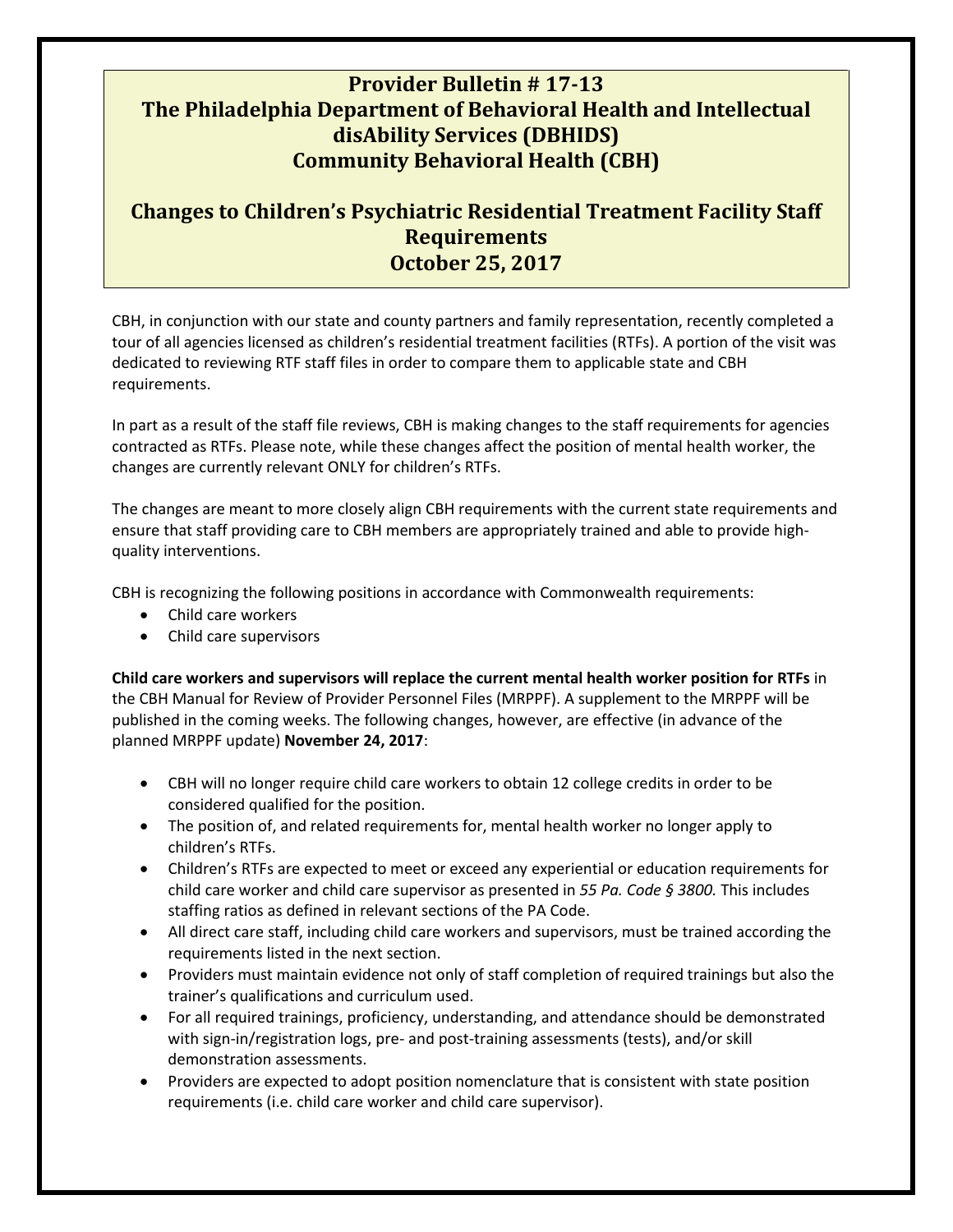**Training Requirements for All Direct Care Staff in Children's Residential Treatment Facilities**

The following requirements reflect federal and state guidelines. It is understood that while some of the guidelines may overlap, they are being provided verbatim to ensure providers are aware of the regulations that CBH references in oversight and monitoring of RTF programs as they are written.

**The Office of Mental Health and Substance Abuse Services (OMHSAS)** recommends (and CBH requires)<sup>[1](#page-1-0)</sup> that prior to working with members, staff must receive at least 10 hours of training on:

- **Less restrictive alternatives to the use of seclusion[2](#page-1-1) or restraints**
- **The proper application of restraints**

This includes the following:

- Listening skills
- Communication skills
- Relationship building with consumer and family
- De-escalation techniques
- Conflict resolution
- Violence prevention
- Psychosis (command hallucinations directing the consumer to become violent)
- Risk assessment

 $\overline{\phantom{a}}$ 

- Debriefing techniques
- Possible negative psychological effects of seclusion and restraint
- Understanding of how age, gender, cultural background, history of abuse or trauma may effect an individual's response to seclusion and restraint
- The proper application of manual restraints appropriate to the age, weight, and diagnosis of the consumer served
- The developmental stages of children/adolescents/adults and the vulnerabilities of individuals to assess when seclusion or restraints are appropriate
- Individuals with posttraumatic stress disorder (PTSD) and those with a history of sexual/physical abuse
- Appropriate documentation to be included in the consumer's records
- The removal of restraints and how to monitor individuals in restraint or seclusion

Staff should be able to verbalize understanding of the training, and successfully demonstrate their skills and knowledge through a written exam. If a facility's/program's policies and procedures allow the use of restraint, staff should demonstrate the appropriate application of those restraints the facility/program has approved for use. Staff should regularly receive training and refresher courses in alternative nonintrusive behavior modification techniques. If a facility/program allows the use of restraint or seclusion, staff should also receive ongoing education and training in the safe and appropriate use of restraint or seclusion.<sup>[3](#page-1-2)</sup>

<span id="page-1-0"></span> $1$  This OMHSAS recommendation has been adopted as a requirement by CBH.

<span id="page-1-1"></span> $2$  All references to seclusion in this document are with the understanding that seclusions in RTF are prohibited in PA.

<span id="page-1-2"></span><sup>3</sup> OMHSAS, 4/8/02, *Bulletin 02-01: The Use of Seclusion and Restraints in Mental Health Facilities and Programs*, [http://www.dhs.pa.gov/cs/groups/webcontent/documents/bulletin\\_admin/d\\_005714.pdf](http://www.dhs.pa.gov/cs/groups/webcontent/documents/bulletin_admin/d_005714.pdf)